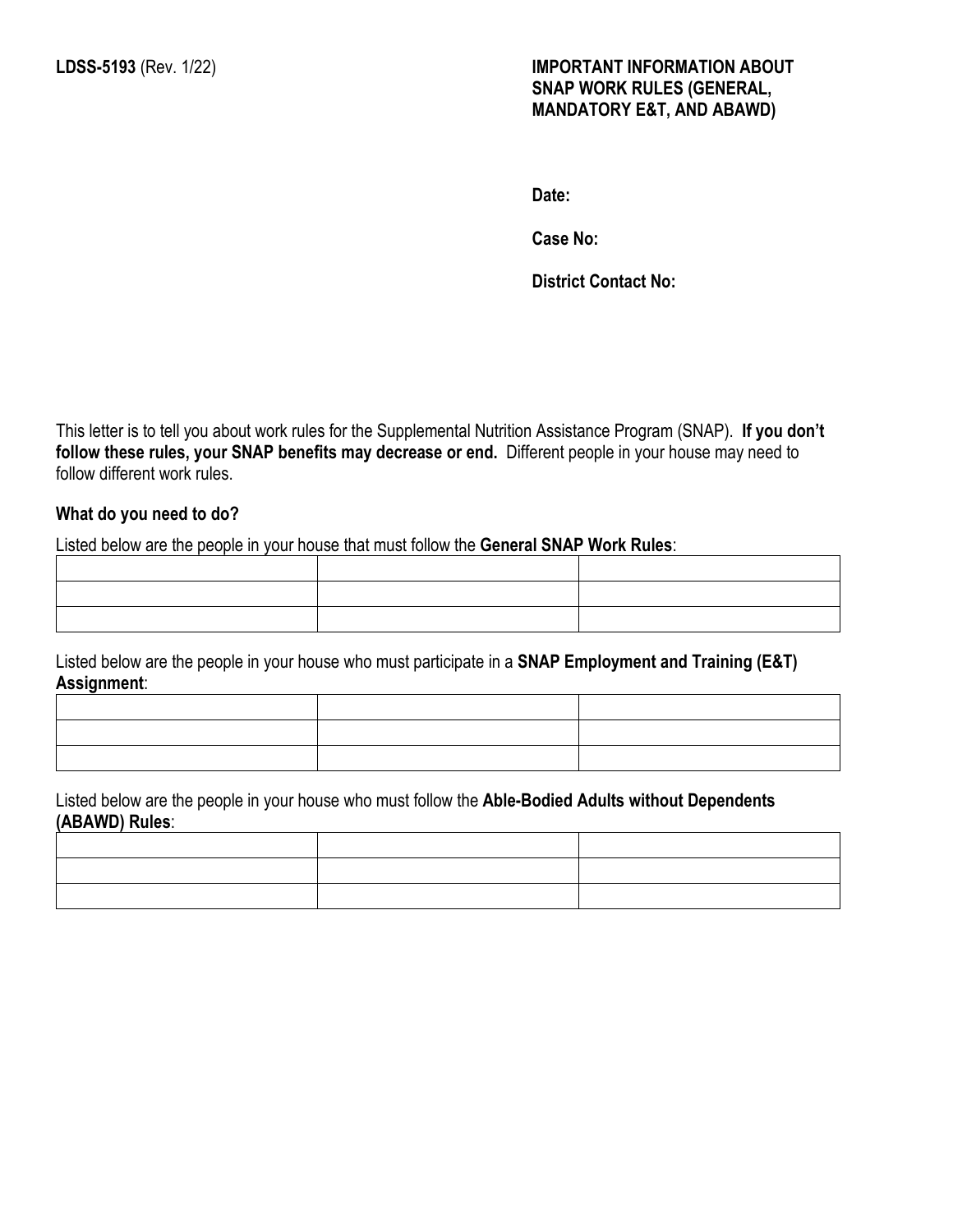# **General SNAP Work Rules**

### **What do you need to do?**

You **must** follow these **General SNAP Work Rules** to keep your SNAP benefits:

- 1. Accept any job offer you receive, unless there is a good reason you can't.
- 2. If you have a job, don't quit your job or choose to work less than 30 hours each week without having a good reason, such as getting sick, being discriminated against, or not getting paid.
- 3. Tell us about your job and how much you are working.
- 4. Participate in SNAP E&T work activities if assigned by the district.

# **Does everyone need to follow these General SNAP Work Rules?**

No. You **may not** have to follow these rules if you are:

- Younger than age 16, or age 60 years or older,
- A 16 or 17-year-old who is not the head of the household OR who is in school or in an employment program at least half-time,
- Unable to work because of a mental or physical reason,
- Taking care of a child younger than age 6,
- Taking care of an incapacitated person,
- Meeting the work rules under the Temporary Assistance for Needy Families (TANF) program,
- Receiving or applying for unemployment benefits.
- Participating in a drug or alcohol addiction treatment program,
- Enrolled in a school, training program or college at least half-time (students may be subject to other eligibility rules),
- Already working at least 30 hours a week,
- Already earning \$217.50 (30 times the federal minimum wage) or more a week, OR
- An SSI applicant or recipient.

*Note: The SNAP caretaker of a child under 6 who is also receiving TANF and fails to comply with a work experience assignment may be subject to a SNAP work sanction.*

## **What should you do if you think one of these reasons applies to you?**

**Call the District Contact Number on the first page of this letter as soon as possible** if you think one of these reasons applies to you, or someone in your house.

## **What are SNAP E&T assignments?**

The SNAP E&T program can help you and people in your household gain skills and find work. People assigned to SNAP E&T may be required to participate in supervised job search, job readiness activities, work experience, job skills training, vocational training, educational training, apprenticeships, subsidized employment, or other work activities. SNAP E&T participants receive case management services which may include assessments, personalized employment plans, progress monitoring, and coordination with other service providers.

If the district assigns you or someone in your house to participate in SNAP E&T, they cannot ask you to participate in work activities and/or employment to meet the SNAP work requirement for more than 30 hours per week (no more than 120 hours per month). A person may choose to participate in work activities for more than 30 hours per week but cannot be required to do so.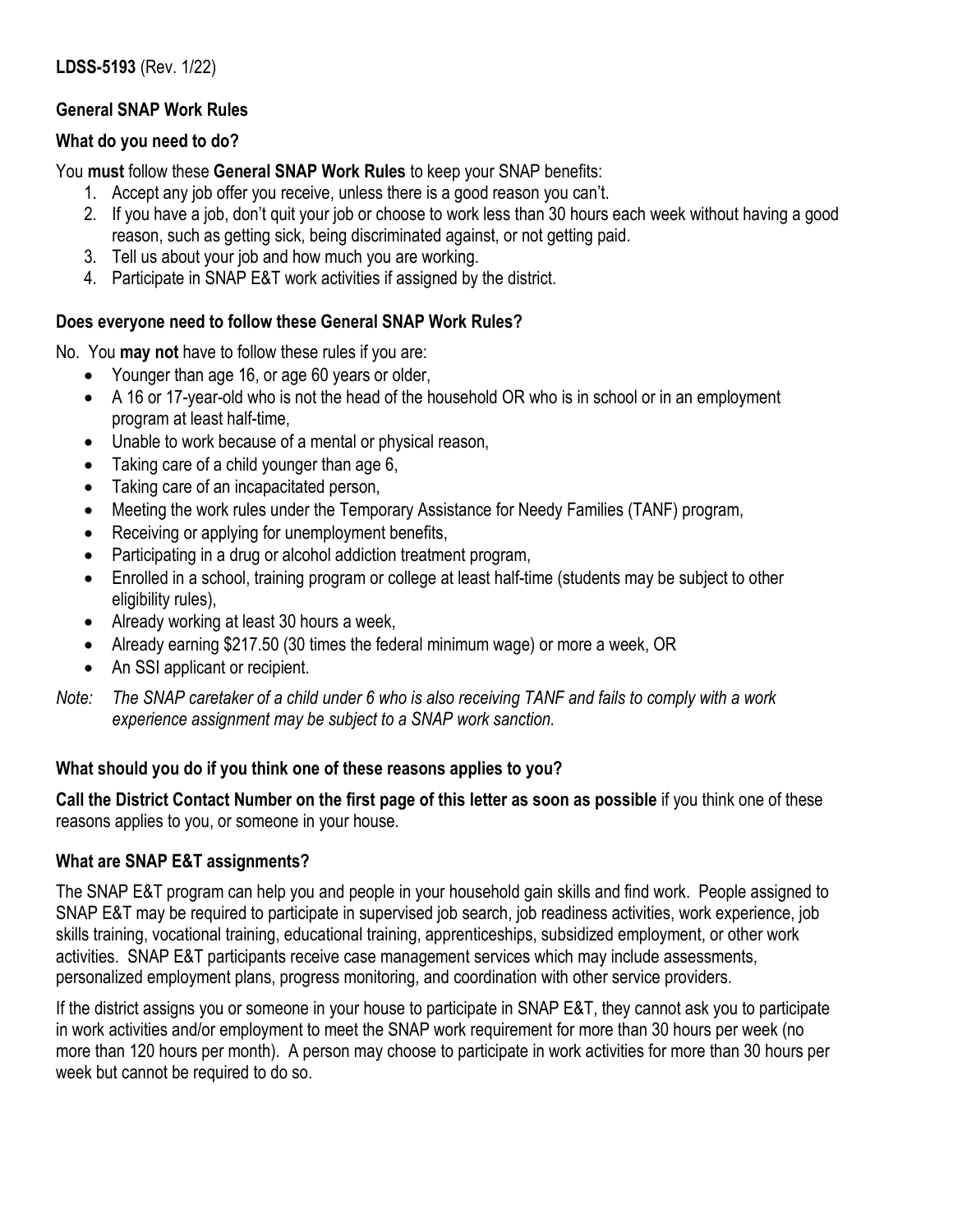Note: People who are also receiving Temporary Assistance (TA) benefits may be required to participate in work activities for up to 40 hours per week. The assigned work activity for these people is generally a combined TA and SNAP work assignment. A person who receives TA and SNAP and does not comply with assigned work activities willfully and without a good cause reason may be subject to a TA work sanction. However, if the person participates in the assigned work activities for at least 30 hours per week (120 hours per month), the house's SNAP benefits will not be affected.

### **What if you have costs from doing the program?**

The district must pay costs for you or people in your house that are necessary and reasonable to participate in a SNAP E&T activity. These costs may include:

- Transportation
- Childcare
- Personal safety items or equipment
- Other reasonable required costs, such as tools, books, and uniforms

If the district cannot pay a person's costs to participate in a SNAP E&T assignment, the person will be excused from participating.

If the district tells you or someone in your house that you must participate in a SNAP E&T work activity, the person must participate. If the person does not participate in the SNAP E&T assignment or quits a job willfully and without a good cause reason, they may lose their SNAP benefits.

## **What if you have good cause for not following these rules?**

Good cause reasons for not following the rules include issues that a person cannot control such as getting sick, having a household emergency, or not being assigned to a suitable activity by the district. These are some examples of good cause reasons but there are others, too. A person must provide proof of any good cause reason when asked by the district. A person who believes they should be excused from following the SNAP work rules must also provide proof, if requested by the district. For example, the district might ask for a statement from the person's healthcare practitioner, such as a doctor who is treating them or other documents showing the person had good cause for not following the rules or should be excused.

A person who believes that they have a good cause reason for not completing a SNAP E&T assignment or believes they should be excused from following the General SNAP Work Rules should call the District Contact Number on the first page of this letter to discuss this information.

#### **What happens if you do not follow these General SNAP Work Rules?**

You may lose your SNAP benefits if you don't follow these work rules or do not complete a mandatory SNAP E&T assignment and you don't have a good cause reason.

If a person does not follow the General SNAP Work Rules or does not participate in a SNAP E&T assignment, they will be sent a Conciliation Notification. The person will be offered a meeting with the district to explain why they did not participate.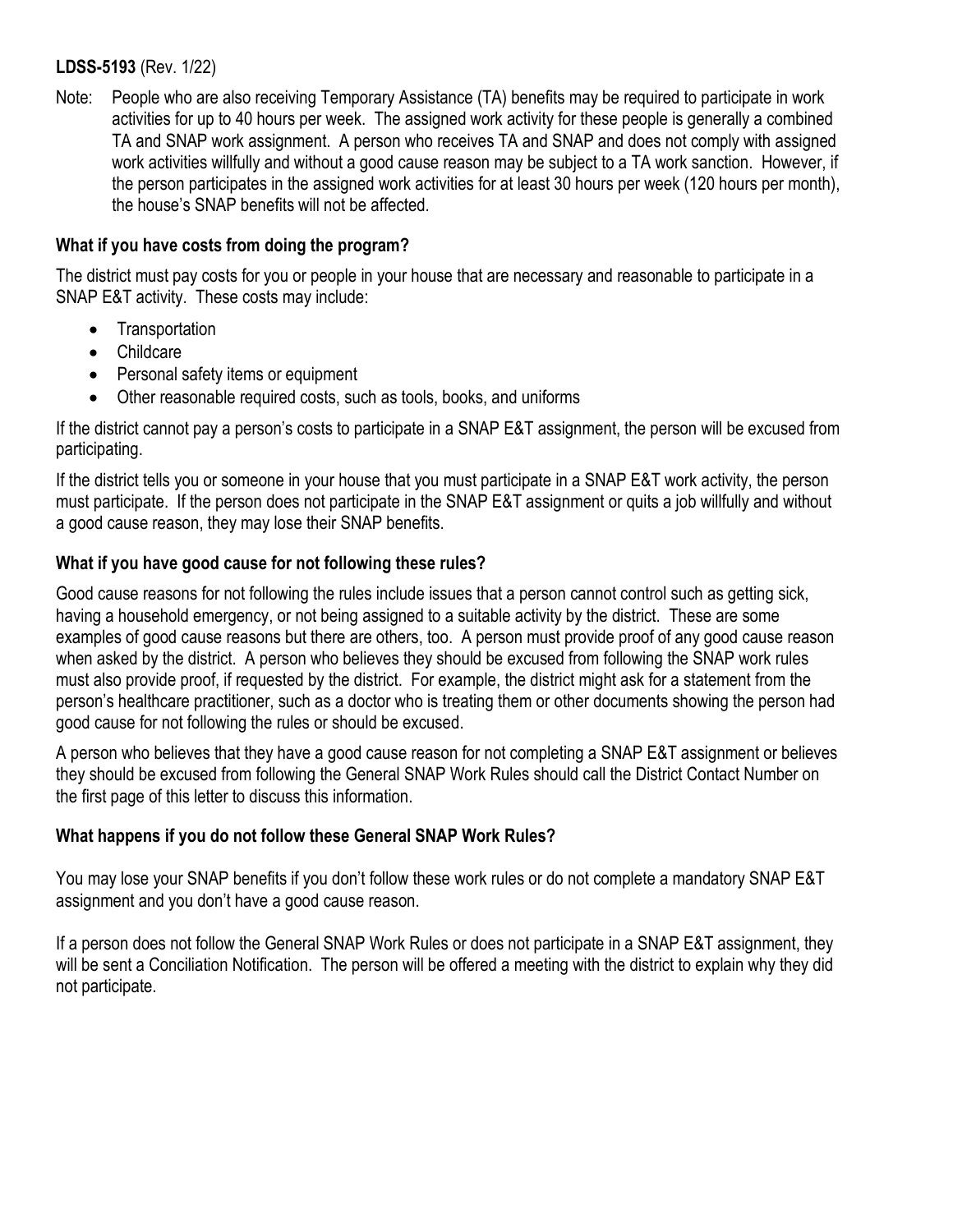A person who receives a Conciliation Notification must contact the district by the date on the Conciliation Notification to explain why they did not participate. If the district decides the person had a good cause reason for not following the rules, the household's SNAP benefits will not be reduced or stopped. If the district decides the person did not have a good cause reason, the individual will be offered a chance to participate in the same activity they did not complete in order to not lose SNAP benefits. If the district decides that the same activity is not available or is not a good fit for the person any longer, the person may be asked to complete another activity. If the person does not complete the activity or prove they had a good cause reason, their household's SNAP benefits may decrease or stop.

#### **How long will you lose SNAP benefits if you don't follow these General SNAP Work Rules or do not complete a mandatory SNAP E&T assignment?**

- The first time a person does not follow these rules or does not participate in a SNAP E&T assignment, they can't get SNAP benefits for 1 month.
- The second time a person does not follow the General SNAP Work Rules or does not participate in a SNAP E&T assignment, they can't get SNAP benefits for 3 months.
- The third time, a person does not follow the General SNAP Work Rules or does not participate in a mandatory SNAP E&T assignment, they can't get SNAP benefits for 6 months.
- And, the person must follow these work rules before they can get SNAP benefits again.

A person who loses their SNAP benefits because they did not follow the General SNAP Work Rules or did not complete a mandatory SNAP E&T assignment, must be allowed to start receiving SNAP benefits before the end of the time period noted above if they prove they should be excused from following the General SNAP Work Rules.

## **What is a Fair Hearing?**

If your SNAP application is denied, or your SNAP benefits are reduced or stopped because you or another person in your household did not follow the General SNAP Work Rules or you or another person did not comply with a mandatory SNAP E&T assignment and you disagree with the decision, you have the right to request a fair hearing. You may appeal the district's actions to reduce or discontinue SNAP benefits if you or another person in your household did not follow the General SNAP Work Rules or did not comply with a mandatory SNAP E&T assignment because they believe that they should be excused from SNAP Work Rules, the type of requirement imposed, or the district did not make a finding of good cause. Information on how to request a fair hearing is available on all sanction notices.

#### **What are the rules for Able-Bodied Adults Without Dependents (ABAWDs) who receive SNAP?**

A person who is between ages 18 and 49, does not live with a child under 18 in the SNAP household, and is considered physically and mentally able to work must follow the rules for ABAWDs. If the person does not follow these rules, they can receive SNAP benefits for only 3 months in a 3-year period.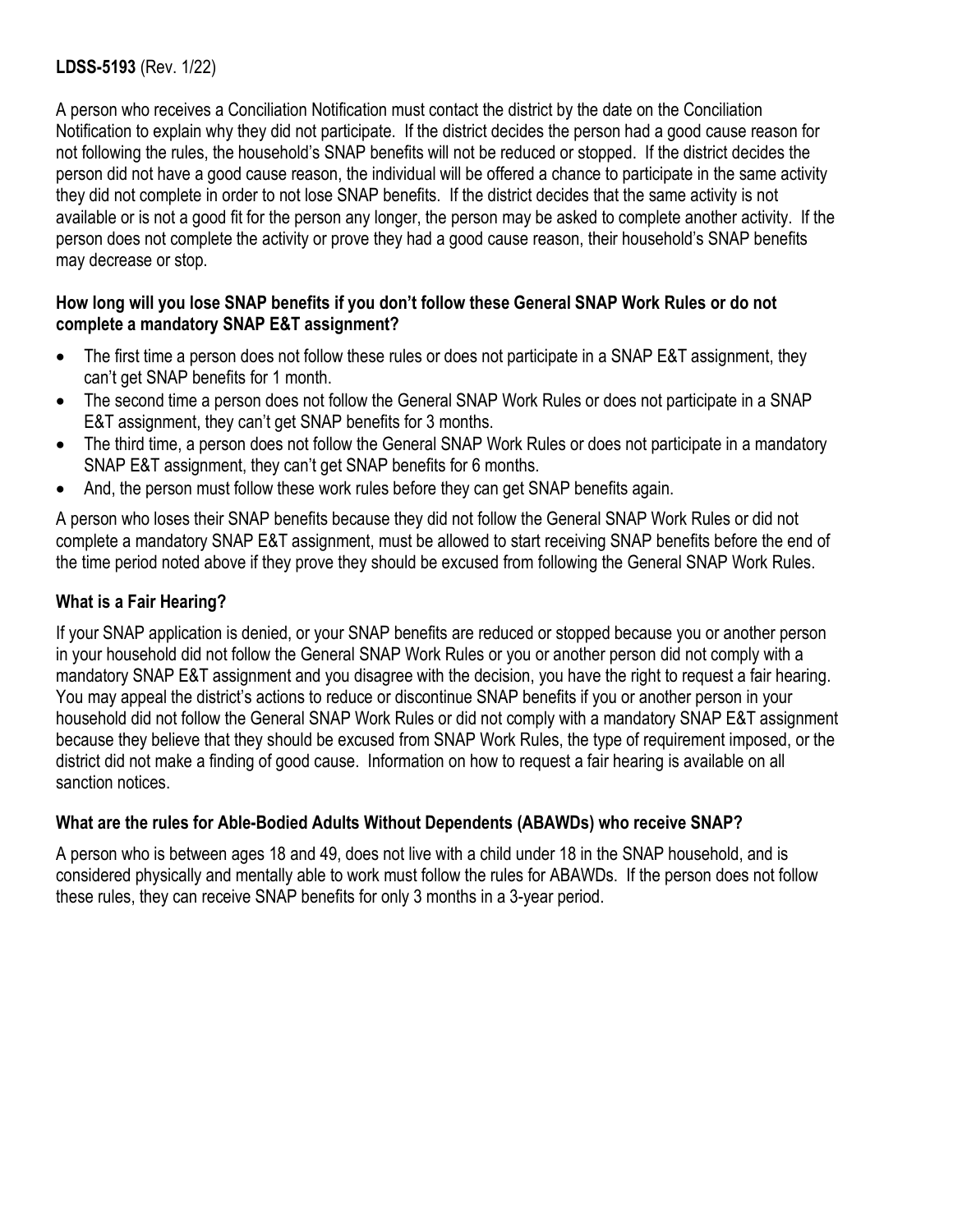# **What do you have to do?**

You must follow these ABAWD Rules to keep your SNAP benefits:

- 1. Spend **at least 80 hours every month** doing one or more of the following activities:
	- Working (including "in-kind" work and volunteer work),
	- Participating in a qualifying work/training program approved by the district,
	- Participating in an employment and training program for veterans operated by the Department of Labor or the Department of Veterans Affairs,
	- Participating in a program under the Workforce Innovation and Opportunity Act or Trade Act which may include job search, job readiness, occupational skills training, and education activities,

#### OR

2. Participate in a Work Experience Program (WEP) for the number of hours per month equal to the household's SNAP benefit divided by the higher of the federal or State minimum wage.

Please tell us if you are doing one of these things. Call the District Contact Number on the first page of this letter.

If your work hours drop below 80 hours a month, you must call the District Contact Number on the first page of this letter within 10 days after the end of the month.

## **Does everyone need to follow these ABAWD Rules?**

No. You might not have to follow the ABAWD Rules if you are excused from the General SNAP Work Rules, live in an area that has an ABAWD waiver, or receive an exclusion from the ABAWD Rules. In addition, you may not have to follow any of these ABAWD Rules if:

- You are younger than age 18, or age 50 or older,
- Someone in your house is younger than age 18,
- You are a recipient of Veterans Affairs (VA) disability compensation,
- You are a recipient of disability benefits from a public or private source, such as New York State disability benefits,
- You are pregnant,
- You are unable to work at least 80 hours a month because of a physical or mental health reason, or
- You are excused from the General SNAP Work Rules (see page 2 of this letter to find out who is excused from following the General SNAP Work Rules.)

If you believe that you should be excused from following the ABAWD Rules because you meet one or more of the conditions listed above, you should call the District Contact Number on the first page of this letter.

# **What happens if you do not follow these ABAWD Rules?**

If you do not follow these rules without a good cause reason, you may lose your SNAP benefits. If you are already doing one of these things, but have not told the district, you should call the District Contact Number on the first page of this letter to avoid losing your SNAP benefits.

We will count each full month that you receive SNAP benefits but do not meet these ABAWD Rules without a good cause reason. Once we have counted 3 full months, you will lose your benefits until January 1, 2025. Other people in the household may still get SNAP.

You must tell the district if your hours of work including paid, volunteer, and in-kind work go below 20 hours weekly/80 hours monthly. You must report these changes within 10 days after the end of the month when your hours decreased and will be asked to provide proof.